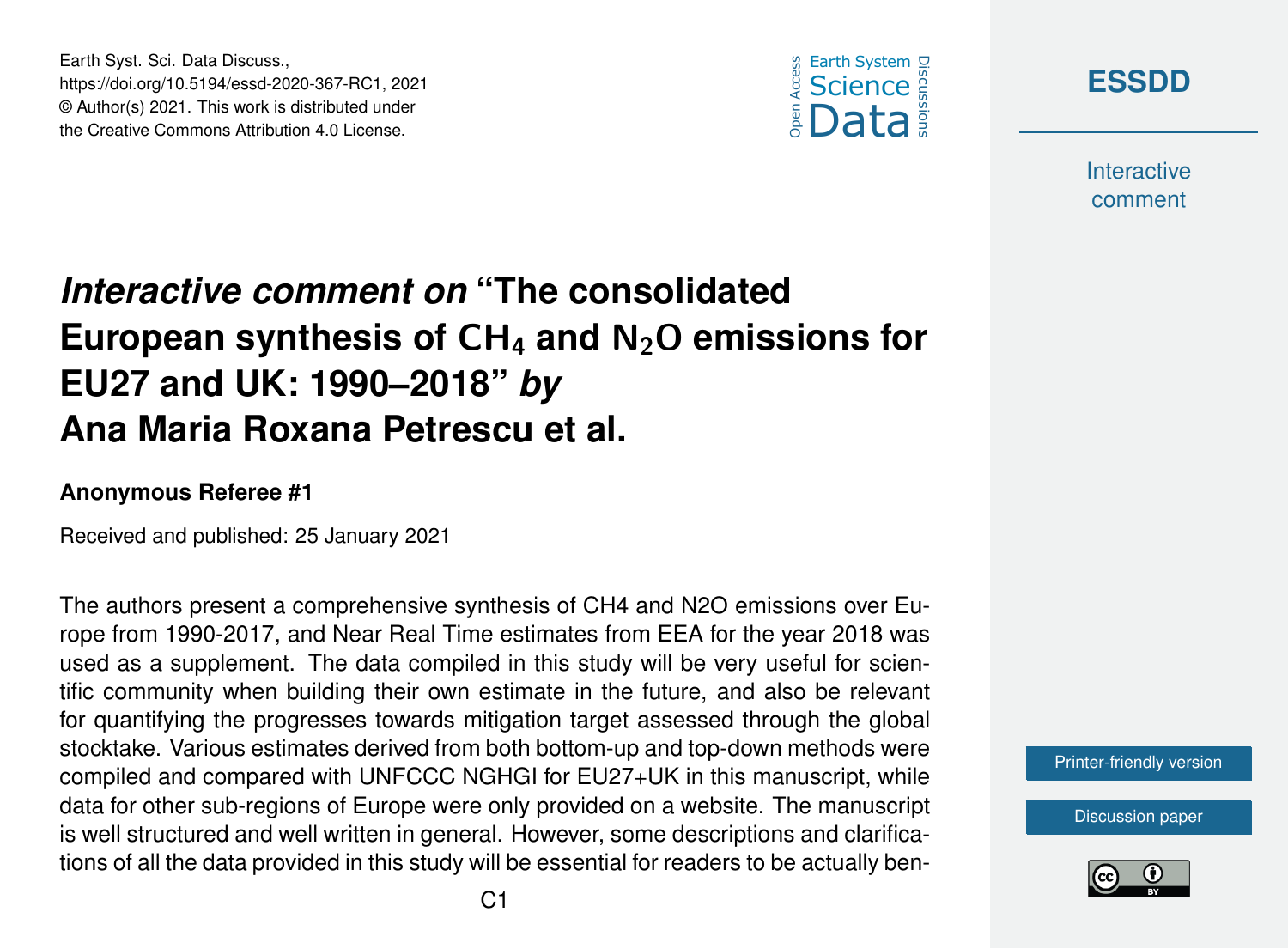efit from the compilation done in this study. For example, to facilitate the use of the data by others, it could be very useful to provide a detail instruction explaining how the data shared on zenodo was structured; how to read and process them automatically (e.g., providing a R/python program/package); I also noticed that the files provided on zenodo are only the numbers used to plot the figure shown in the manuscript and were separated to many small csv files with one line only and less than 1k size. I believe the date provided should be well organized for users (e.g., one file with overviews presented and multiple sheets each for a sector etc.). As a reader, I would mostly be interested in the original data presented in this study including country-specific values rather than aggregated to a few regions only. Depositing original values from each methods shown in the manuscript are essential for such publication (especially on journals like ESSD). As mentioned in the introduction, this manuscript focus on three questions. And in the summary and concluding remarks, they are more or less discussed. But I would expect more structural synthesis of the potential answers for these three questions. In addition, the only 2018 value was provided by MS-NRT as preliminary estimate. All the comparisons were done before 2017. Thus I would think the title should be changed to 1990-2017. Other remarks: L66: "compared to 0.9 Tg N2Oyr-1 from the BU data" may not be necessary. L148-160: It is not clear which gas or gases were referred to in this paragraph. L158: The abbreviation "LULUCF" was not explained before this line. L163: "from" is redundant. L171: Should it be "come from" instead "belong to"? L174: Please check the name of Tables in Appendix A. Why not using Table A1 and A2? Footnote 5: Why only Vol 5 of IPCC was cited? I believe methods from many other sectors and Volumes were used. Footnote 6: You mean "With natural CH4, we . . ." L225-230: It still is hard to understand how the emissions were scaled. L235: There is no Table 5. L266: "SURF" was not explained before. L268: The last sentence is not clear. L296: It seems not only anthropogenic emissions were described in section 3.1. L298: What are the differences between European and regional total? It looks like sub-regional total. L342: It is not clear how a less dense network of surface stations cause the BU = TD estimates. Some further explanations are needed. L534: Is there any reason

## **[ESSDD](https://essd.copernicus.org/preprints/)**

**Interactive** comment

[Printer-friendly version](https://essd.copernicus.org/preprints/essd-2020-367/essd-2020-367-RC1-print.pdf)

[Discussion paper](https://essd.copernicus.org/preprints/essd-2020-367)